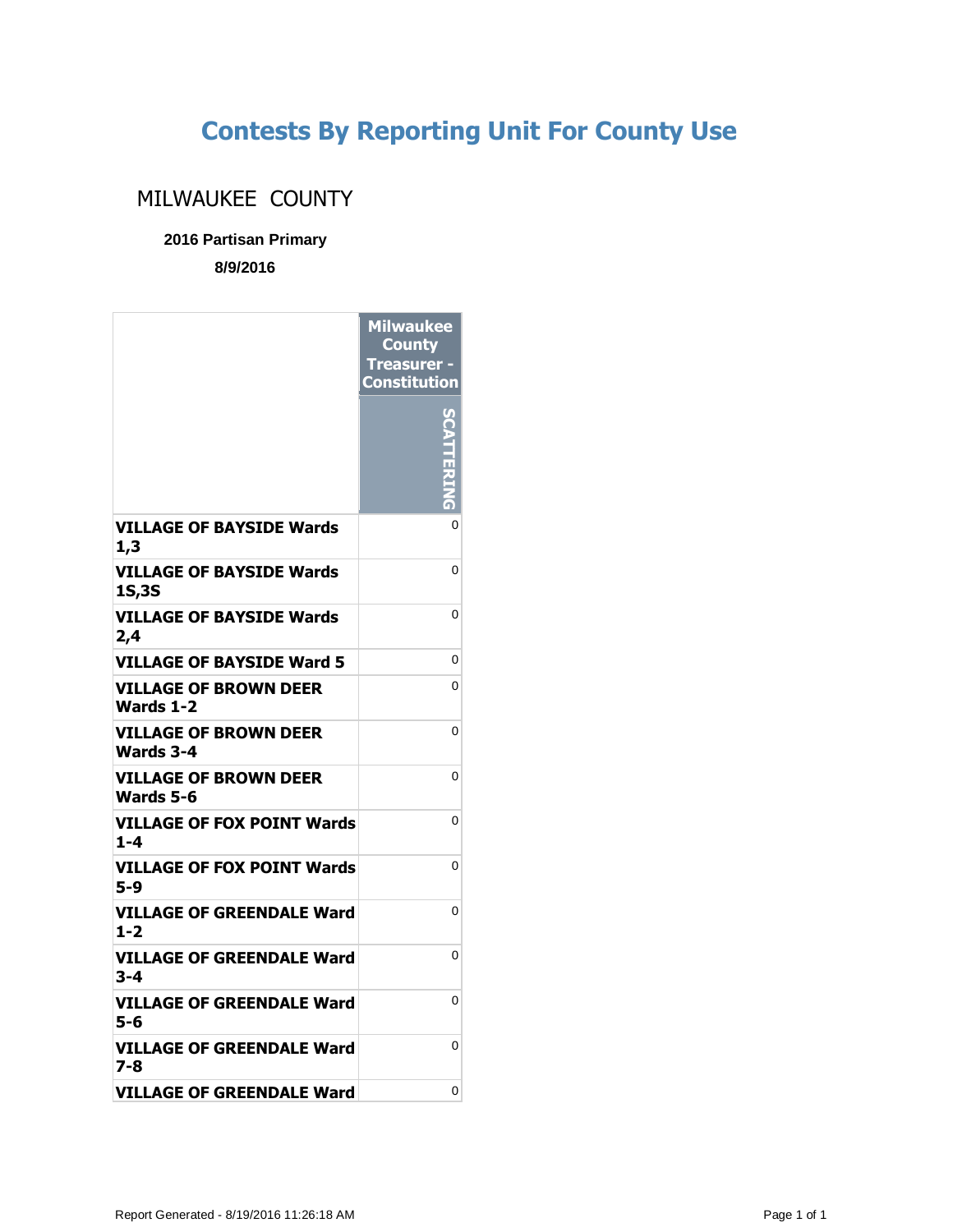| 9-10                                                  |   |
|-------------------------------------------------------|---|
| VILLAGE OF HALES CORNERS<br>Wards 1-3                 | 0 |
| <b>VILLAGE OF HALES CORNERS</b><br>Wards 4-6          | 0 |
| <b>VILLAGE OF HALES CORNERS</b><br>Wards 7-9          | 0 |
| <b>VILLAGE OF RIVER HILLS</b><br><b>Ward 1-3</b>      | 0 |
| <b>VILLAGE OF SHOREWOOD</b><br><b>Ward 1-4</b>        | 0 |
| <b>VILLAGE OF SHOREWOOD</b><br><b>Ward 5-8</b>        | 0 |
| <b>VILLAGE OF SHOREWOOD</b><br><b>Ward 9-12</b>       | 0 |
| VILLAGE OF WEST<br><b>MILWAUKEE Ward 1-2,5</b>        | 0 |
| <b>VILLAGE OF WEST</b><br><b>MILWAUKEE Ward 3-4,6</b> | 0 |
| <b>VILLAGE OF WHITEFISH BAY</b><br><b>Wards 1-2</b>   | 0 |
| VILLAGE OF WHITEFISH BAY<br>Wards 3-4                 | 0 |
| VILLAGE OF WHITEFISH BAY<br>Wards 5-6                 | 0 |
| VILLAGE OF WHITEFISH BAY<br>Ward 7                    | 0 |
| <b>VILLAGE OF WHITEFISH BAY</b><br><b>Wards 8,10</b>  | 0 |
| <b>VILLAGE OF WHITEFISH BAY</b><br><b>Wards 9,11</b>  | 0 |
| <b>VILLAGE OF WHITEFISH BAY</b><br>Ward 12            | 0 |
| <b>CITY OF CUDAHY Wards 1-3</b>                       | 0 |
| <b>CITY OF CUDAHY Wards 4-6</b>                       | 0 |
| <b>CITY OF CUDAHY Wards 7-9</b>                       | 0 |
| <b>CITY OF CUDAHY Wards 10-12</b>                     | 0 |
| <b>CITY OF CUDAHY Wards 13-15</b>                     | 0 |
| CITY OF FRANKLIN Ward 1                               | 0 |
| <b>CITY OF FRANKLIN Ward 2</b>                        | 0 |
| <b>CITY OF FRANKLIN Ward 3</b>                        | 0 |
| <b>CITY OF FRANKLIN Ward 4</b>                        | 0 |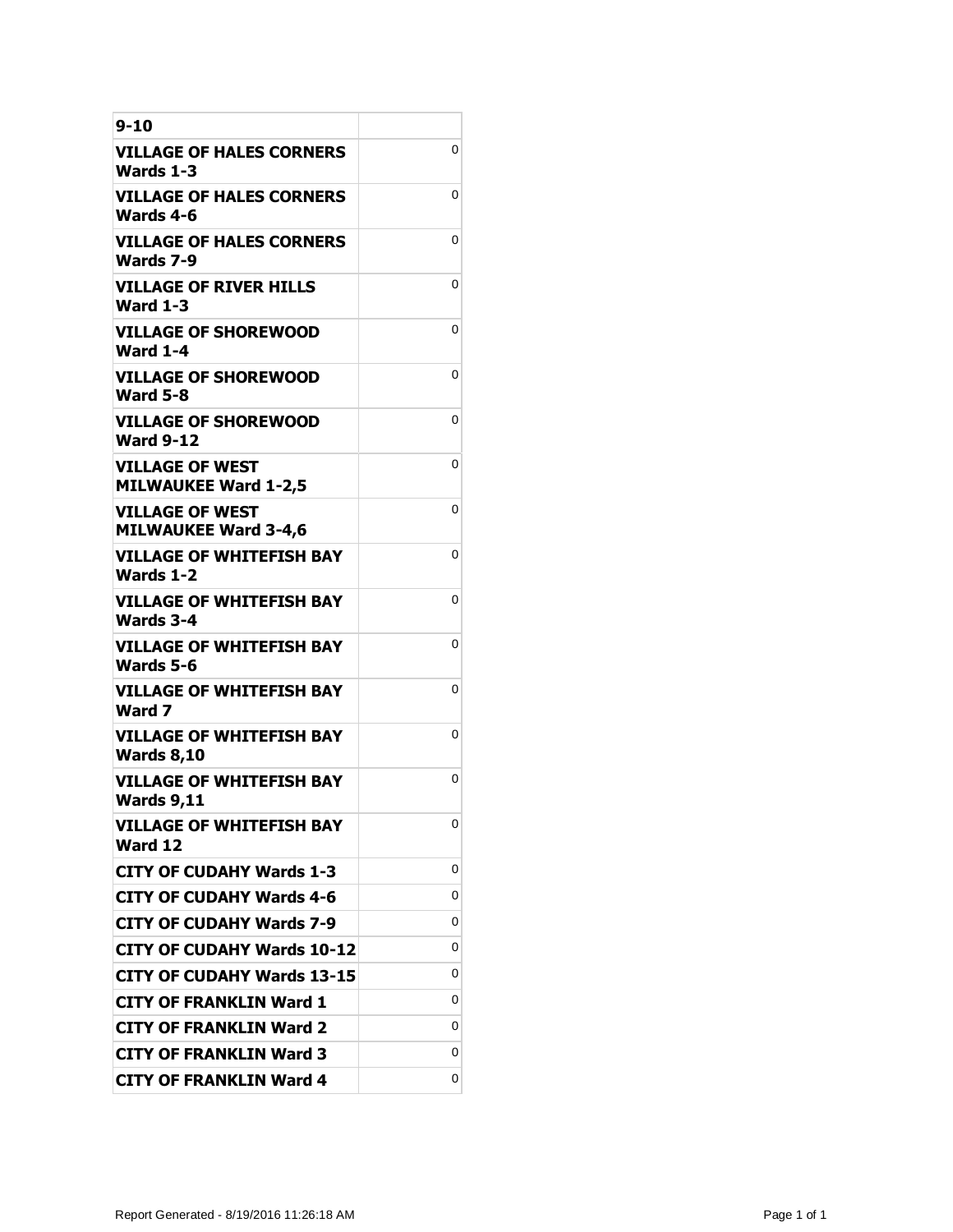| <b>CITY OF FRANKLIN Ward 5</b>        | 0 |
|---------------------------------------|---|
| CITY OF FRANKLIN Ward 6               | 0 |
| CITY OF FRANKLIN Ward 7               | 0 |
| <b>CITY OF FRANKLIN Ward 8</b>        | 0 |
| <b>CITY OF FRANKLIN Ward 9</b>        | 0 |
| CITY OF FRANKLIN Ward 10              | 0 |
| CITY OF FRANKLIN Ward 11              | 0 |
| CITY OF FRANKLIN Ward 12              | 0 |
| <b>CITY OF FRANKLIN Ward 13</b>       | 0 |
| CITY OF FRANKLIN Ward 14              | 0 |
| CITY OF FRANKLIN Ward 15A             | 0 |
| <b>CITY OF FRANKLIN Ward 15B</b>      | 0 |
| CITY OF FRANKLIN Ward 16              | 0 |
| <b>CITY OF FRANKLIN Ward 17</b>       | 0 |
| CITY OF FRANKLIN Ward 18              | 0 |
| CITY OF FRANKLIN Ward 19              | 0 |
| <b>CITY OF FRANKLIN Ward 20</b>       | 0 |
| CITY OF FRANKLIN Ward 21              | 0 |
| <b>CITY OF FRANKLIN Ward 22B</b>      | 0 |
| CITY OF FRANKLIN Ward 22A             | 0 |
| <b>CITY OF FRANKLIN Ward 23</b>       | 0 |
| <b>CITY OF GLENDALE Ward 1,7</b>      | 0 |
| CITY OF GLENDALE Wards                | 0 |
| 2,8S                                  | 0 |
| <b>CITY OF GLENDALE Ward 3,9</b>      | 0 |
| <b>CITY OF GLENDALE Ward 4,10</b>     | 0 |
| <b>CITY OF GLENDALE Wards</b><br>5,11 |   |
| <b>CITY OF GLENDALE Ward 6,12</b>     | 0 |
| <b>CITY OF GLENDALE Ward 8</b>        | 0 |
| <b>CITY OF GLENDALE Ward 11S</b>      | 0 |
| <b>CITY OF GREENFIELD Ward 1</b>      | 0 |
| <b>CITY OF GREENFIELD Ward 2</b>      | 0 |
| <b>CITY OF GREENFIELD Ward 3</b>      | 0 |
| <b>CITY OF GREENFIELD Ward 4</b>      | 0 |
| <b>CITY OF GREENFIELD Ward 5</b>      | 0 |
| <b>CITY OF GREENFIELD Ward 6</b>      | 0 |
| <b>CITY OF GREENFIELD Ward 7</b>      | 0 |
| <b>CITY OF GREENFIELD Ward 8</b>      | 0 |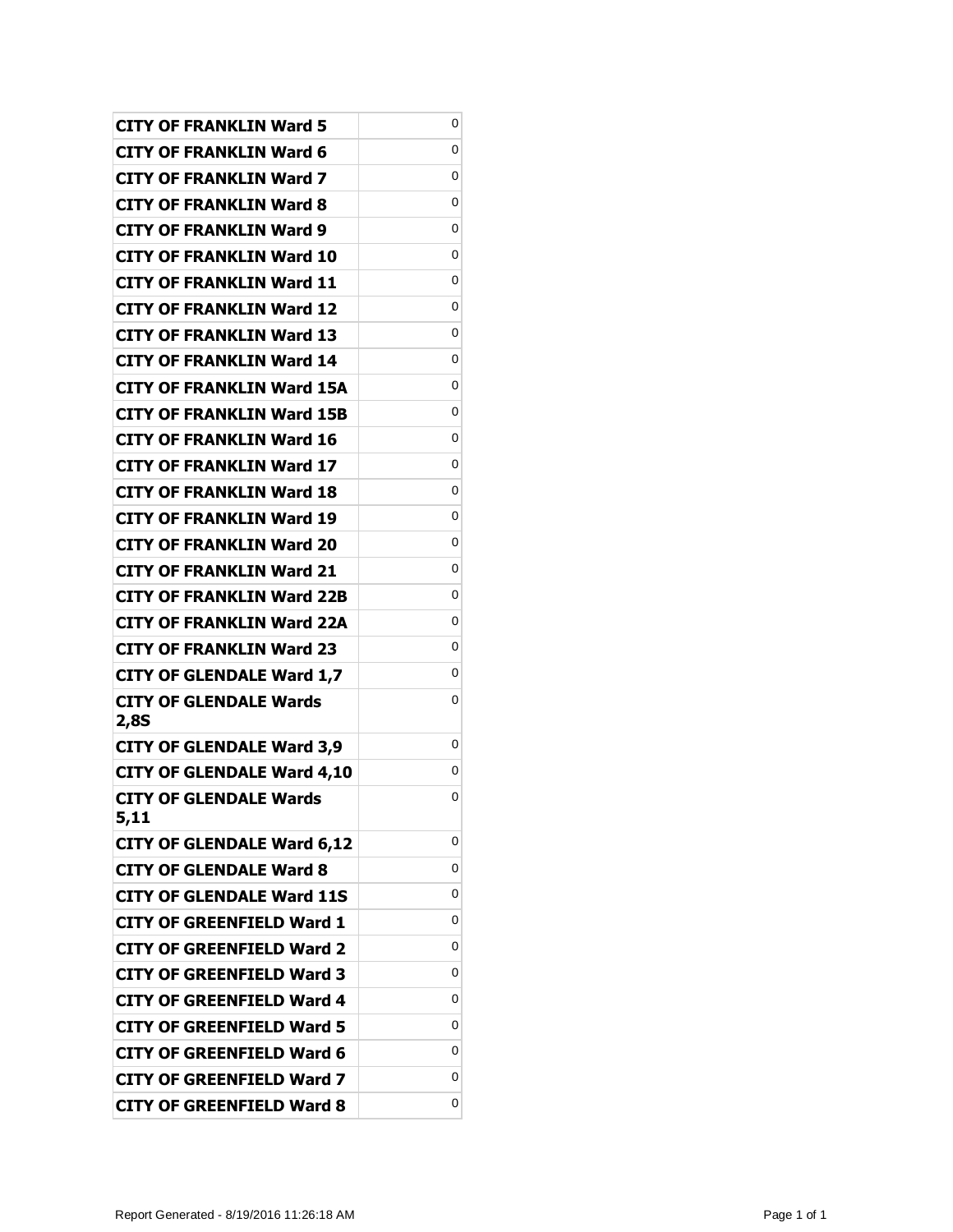| CITY OF GREENFIELD Ward 9         | 0 |
|-----------------------------------|---|
| CITY OF GREENFIELD Ward 10        | 0 |
| CITY OF GREENFIELD Ward 11        | 0 |
| CITY OF GREENFIELD Ward 12        | 0 |
| <b>CITY OF GREENFIELD Ward 13</b> | 0 |
| CITY OF GREENFIELD Ward 14        | 0 |
| CITY OF GREENFIELD Ward 15        | 0 |
| CITY OF GREENFIELD Ward 16        | 0 |
| CITY OF GREENFIELD Ward 17        | 0 |
| CITY OF GREENFIELD Ward 18        | 0 |
| CITY OF GREENFIELD Ward 19        | 0 |
| CITY OF GREENFIELD Ward 20        | 0 |
| CITY OF GREENFIELD Ward 21        | 0 |
| CITY OF MILWAUKEE Ward 1          | 0 |
| <b>CITY OF MILWAUKEE Ward 2</b>   | 0 |
| CITY OF MILWAUKEE Ward 3          | 0 |
| CITY OF MILWAUKEE Ward 4          | 0 |
| <b>CITY OF MILWAUKEE Ward 5</b>   | 0 |
| CITY OF MILWAUKEE Ward 6          | 0 |
| <b>CITY OF MILWAUKEE Ward 7</b>   | 0 |
| <b>CITY OF MILWAUKEE Ward 8</b>   | 0 |
| CITY OF MILWAUKEE Ward 9          | 0 |
| CITY OF MILWAUKEE Ward 10         | 0 |
| CITY OF MILWAUKEE Ward 11         | 0 |
| CITY OF MILWAUKEE Ward 12         | 0 |
| <b>CITY OF MILWAUKEE Ward 13</b>  | 0 |
| <b>CITY OF MILWAUKEE Ward 14</b>  | 0 |
| <b>CITY OF MILWAUKEE Ward 15</b>  | 0 |
| <b>CITY OF MILWAUKEE Ward 16</b>  | 0 |
| <b>CITY OF MILWAUKEE Ward 17</b>  | 0 |
| <b>CITY OF MILWAUKEE Ward 18</b>  | 0 |
| <b>CITY OF MILWAUKEE Ward 19</b>  | 0 |
| <b>CITY OF MILWAUKEE Ward 20</b>  | 0 |
| <b>CITY OF MILWAUKEE Ward 21</b>  | 0 |
| <b>CITY OF MILWAUKEE Ward 22</b>  | 0 |
| <b>CITY OF MILWAUKEE Ward 23</b>  | 0 |
| <b>CITY OF MILWAUKEE Ward 24</b>  | 0 |
| <b>CITY OF MILWAUKEE Ward 25</b>  | 0 |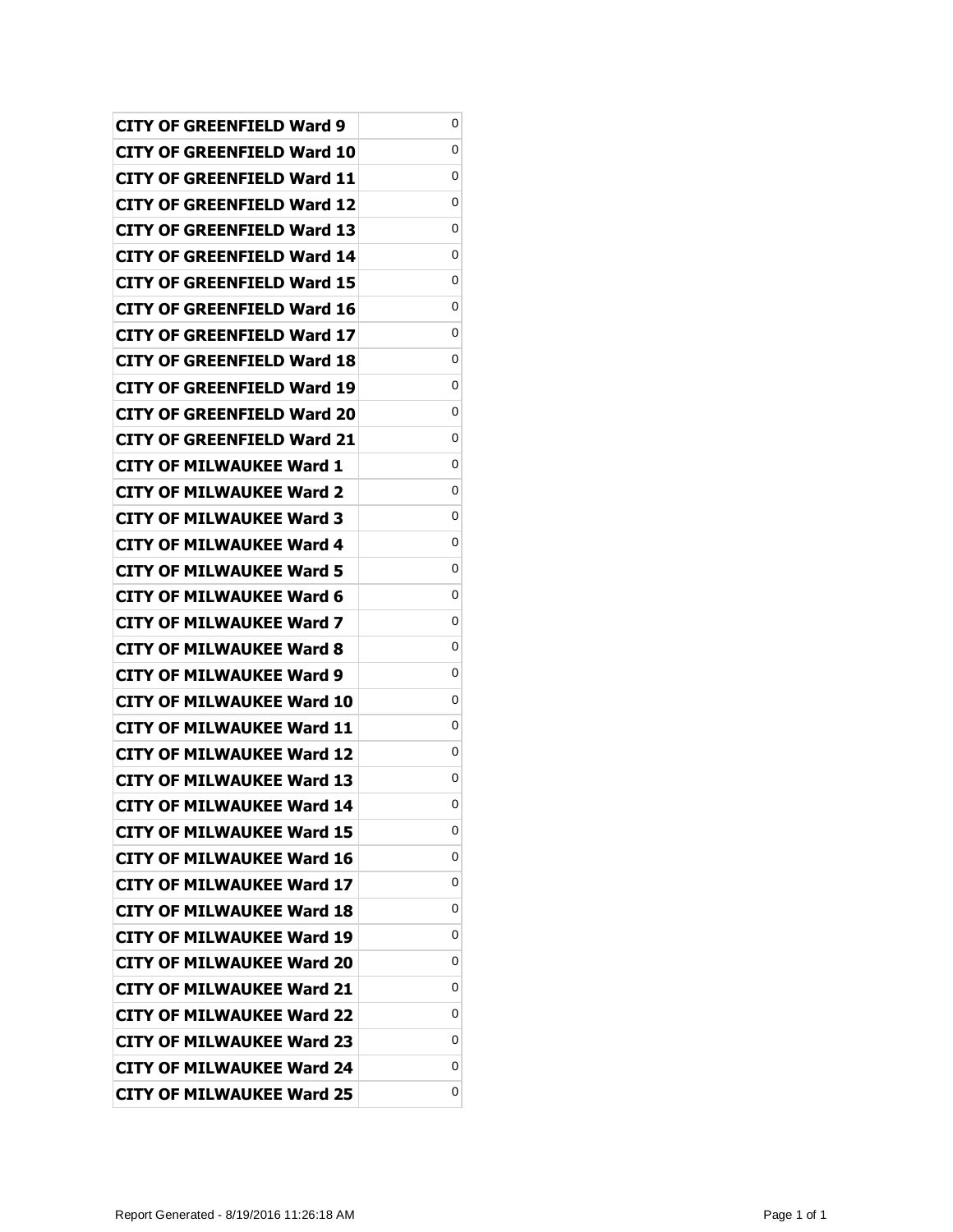| <b>CITY OF MILWAUKEE Ward 26</b> | 0 |
|----------------------------------|---|
| CITY OF MILWAUKEE Ward 27        | 0 |
| <b>CITY OF MILWAUKEE Ward 28</b> | 0 |
| CITY OF MILWAUKEE Ward 29        | 0 |
| <b>CITY OF MILWAUKEE Ward 30</b> | 0 |
| <b>CITY OF MILWAUKEE Ward 31</b> | 0 |
| <b>CITY OF MILWAUKEE Ward 32</b> | 0 |
| <b>CITY OF MILWAUKEE Ward 33</b> | 0 |
| <b>CITY OF MILWAUKEE Ward 34</b> | 0 |
| <b>CITY OF MILWAUKEE Ward 35</b> | 0 |
| <b>CITY OF MILWAUKEE Ward 36</b> | 0 |
| <b>CITY OF MILWAUKEE Ward 37</b> | 0 |
| <b>CITY OF MILWAUKEE Ward 38</b> | 0 |
| <b>CITY OF MILWAUKEE Ward 39</b> | 0 |
| <b>CITY OF MILWAUKEE Ward 40</b> | 0 |
| <b>CITY OF MILWAUKEE Ward 41</b> | 0 |
| CITY OF MILWAUKEE Ward 42        | 0 |
| <b>CITY OF MILWAUKEE Ward 43</b> | 0 |
| <b>CITY OF MILWAUKEE Ward 44</b> | 0 |
| <b>CITY OF MILWAUKEE Ward 45</b> | 0 |
| <b>CITY OF MILWAUKEE Ward 46</b> | 0 |
| <b>CITY OF MILWAUKEE Ward 47</b> | 0 |
| CITY OF MILWAUKEE Ward 48        | 0 |
| <b>CITY OF MILWAUKEE Ward 49</b> | 0 |
| <b>CITY OF MILWAUKEE Ward 50</b> | 0 |
| <b>CITY OF MILWAUKEE Ward 51</b> | 0 |
| <b>CITY OF MILWAUKEE Ward 52</b> | 0 |
| <b>CITY OF MILWAUKEE Ward 53</b> | 0 |
| <b>CITY OF MILWAUKEE Ward 54</b> | 0 |
| <b>CITY OF MILWAUKEE Ward 55</b> | 0 |
| <b>CITY OF MILWAUKEE Ward 56</b> | 0 |
| <b>CITY OF MILWAUKEE Ward 57</b> | 0 |
| <b>CITY OF MILWAUKEE Ward 58</b> | 0 |
| <b>CITY OF MILWAUKEE Ward 59</b> | 0 |
| <b>CITY OF MILWAUKEE Ward 60</b> | 0 |
| <b>CITY OF MILWAUKEE Ward 61</b> | 0 |
| <b>CITY OF MILWAUKEE Ward 62</b> | 0 |
| <b>CITY OF MILWAUKEE Ward 63</b> | 0 |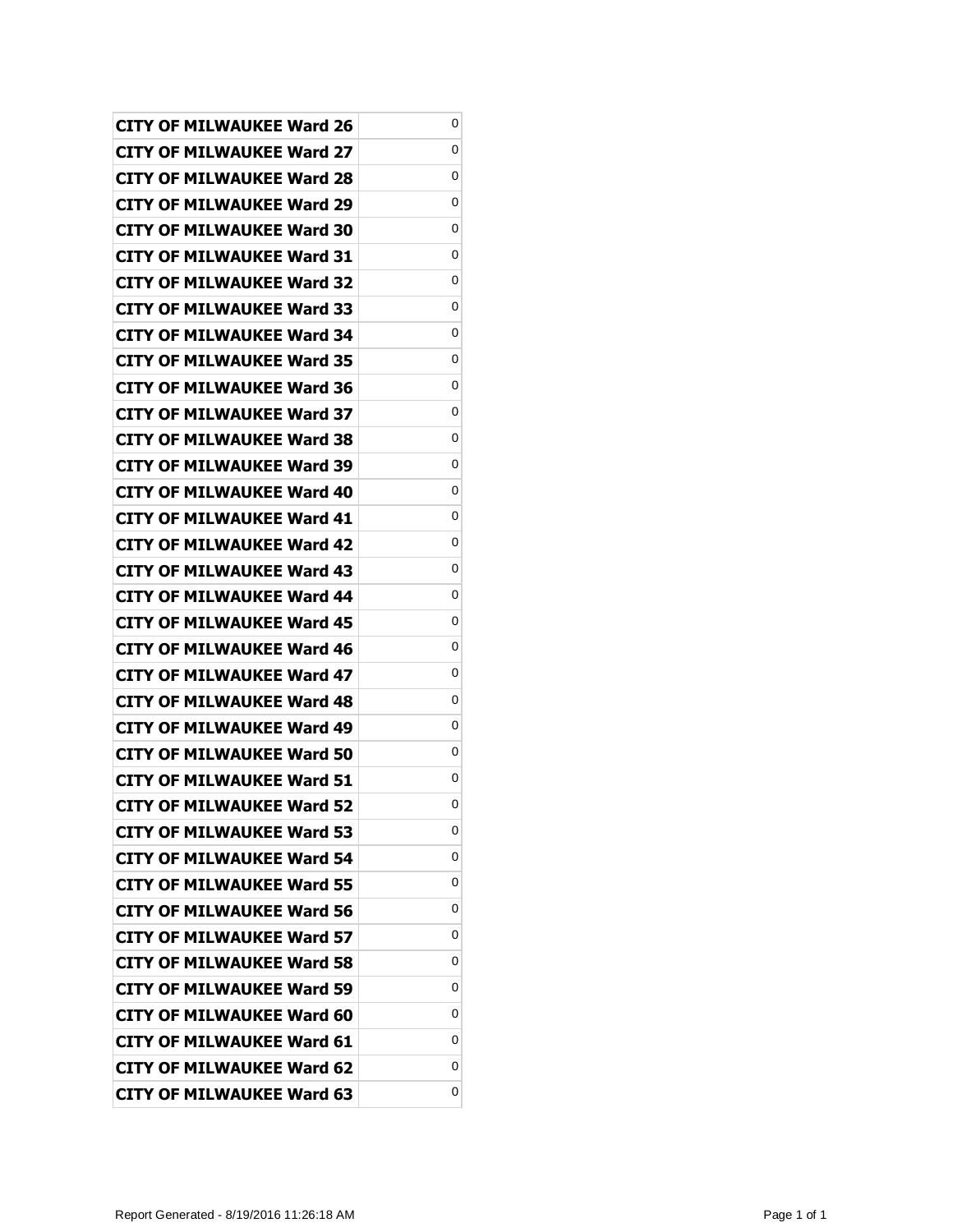| <b>CITY OF MILWAUKEE Ward 64</b> | 0 |
|----------------------------------|---|
| CITY OF MILWAUKEE Ward 65        | 0 |
| CITY OF MILWAUKEE Ward 66        | 0 |
| CITY OF MILWAUKEE Ward 67        | 0 |
| CITY OF MILWAUKEE Ward 68        | 0 |
| CITY OF MILWAUKEE Ward 69        | 0 |
| CITY OF MILWAUKEE Ward 70        | 0 |
| CITY OF MILWAUKEE Ward 71        | 0 |
| <b>CITY OF MILWAUKEE Ward 72</b> | 0 |
| CITY OF MILWAUKEE Ward 73        | 0 |
| <b>CITY OF MILWAUKEE Ward 74</b> | 0 |
| <b>CITY OF MILWAUKEE Ward 75</b> | 1 |
| CITY OF MILWAUKEE Ward 76        | 0 |
| CITY OF MILWAUKEE Ward 77        | 0 |
| <b>CITY OF MILWAUKEE Ward 78</b> | 1 |
| <b>CITY OF MILWAUKEE Ward 79</b> | 0 |
| CITY OF MILWAUKEE Ward 80        | 0 |
| CITY OF MILWAUKEE Ward 81        | 0 |
| CITY OF MILWAUKEE Ward 82        | 0 |
| <b>CITY OF MILWAUKEE Ward 83</b> | 0 |
| <b>CITY OF MILWAUKEE Ward 84</b> | 0 |
| <b>CITY OF MILWAUKEE Ward 85</b> | 0 |
| CITY OF MILWAUKEE Ward 86        | 0 |
| <b>CITY OF MILWAUKEE Ward 87</b> | 0 |
| <b>CITY OF MILWAUKEE Ward 88</b> | 0 |
| CITY OF MILWAUKEE Ward 89        | 0 |
| <b>CITY OF MILWAUKEE Ward 90</b> | 0 |
| <b>CITY OF MILWAUKEE Ward 91</b> | 0 |
| <b>CITY OF MILWAUKEE Ward 92</b> | 0 |
| <b>CITY OF MILWAUKEE Ward 93</b> | 0 |
| <b>CITY OF MILWAUKEE Ward 94</b> | 0 |
| <b>CITY OF MILWAUKEE Ward 95</b> | 0 |
| <b>CITY OF MILWAUKEE Ward 96</b> | 0 |
| <b>CITY OF MILWAUKEE Ward 97</b> | 0 |
| <b>CITY OF MILWAUKEE Ward 98</b> | 0 |
| <b>CITY OF MILWAUKEE Ward 99</b> | 0 |
| CITY OF MILWAUKEE Ward<br>100    | 0 |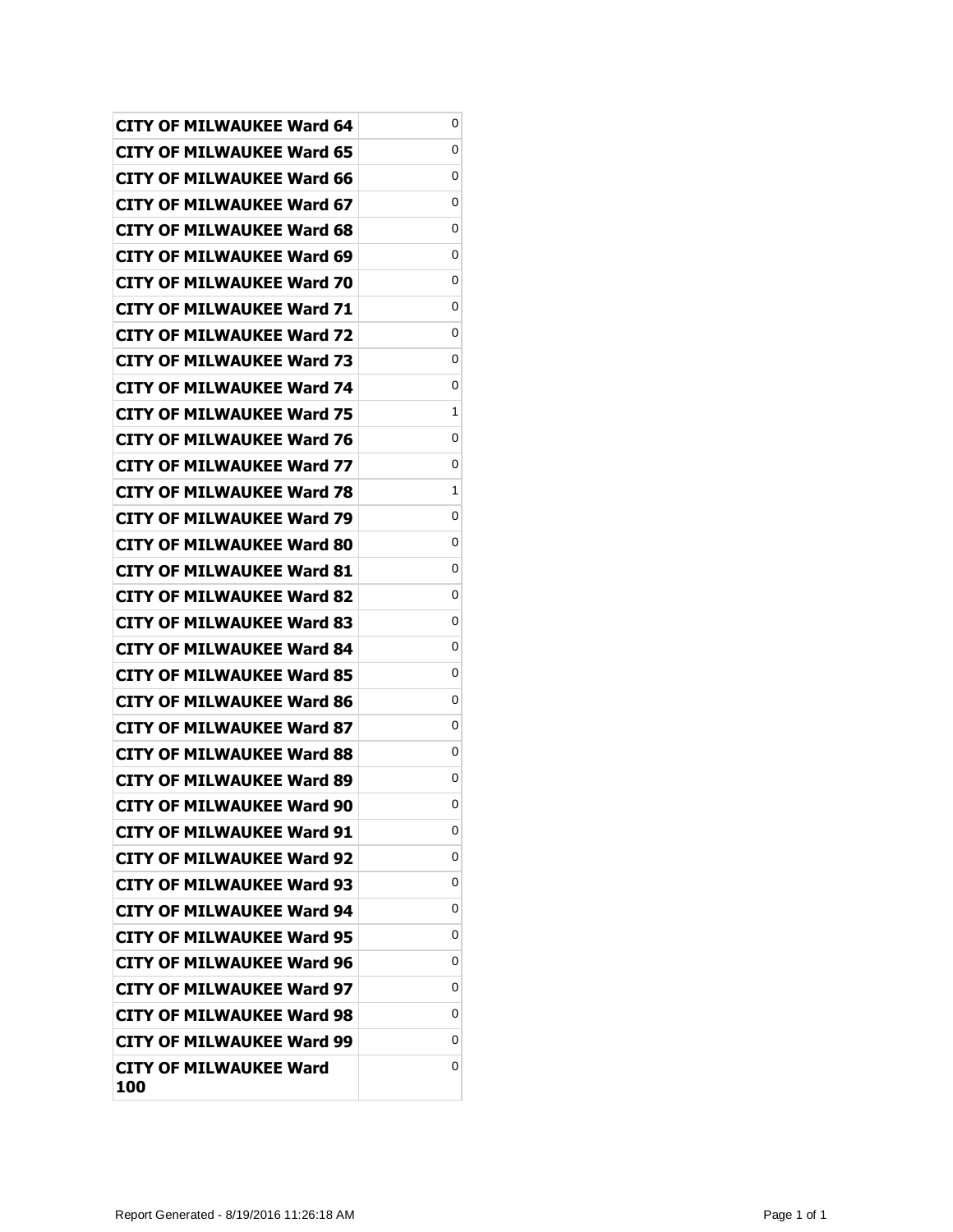| CITY OF MILWAUKEE Ward<br>101        | 1 |
|--------------------------------------|---|
| CITY OF MILWAUKEE Ward<br>102        | 0 |
| CITY OF MILWAUKEE Ward<br>103        | 0 |
| <b>CITY OF MILWAUKEE Ward</b><br>104 | 0 |
| CITY OF MILWAUKEE Ward<br>105        | 0 |
| <b>CITY OF MILWAUKEE Ward</b><br>106 | 0 |
| <b>CITY OF MILWAUKEE Ward</b><br>107 | 0 |
| <b>CITY OF MILWAUKEE Ward</b><br>108 | 0 |
| CITY OF MILWAUKEE Ward<br>109        | 0 |
| CITY OF MILWAUKEE Ward<br>110        | 0 |
| <b>CITY OF MILWAUKEE Ward</b><br>111 | 0 |
| CITY OF MILWAUKEE Ward<br>112        | 0 |
| CITY OF MILWAUKEE Ward<br>113        | 0 |
| CITY OF MILWAUKEE Ward<br>114        | 0 |
| <b>CITY OF MILWAUKEE Ward</b><br>115 | 0 |
| <b>CITY OF MILWAUKEE Ward</b><br>116 | 0 |
| CITY OF MILWAUKEE Ward<br>117        | 0 |
| CITY OF MILWAUKEE Ward<br>118        | 0 |
| <b>CITY OF MILWAUKEE Ward</b><br>119 | 0 |
| CITY OF MILWAUKEE Ward<br>120        | 0 |
| <b>CITY OF MILWAUKEE Ward</b><br>121 | 0 |
| <b>CITY OF MILWAUKEE Ward</b><br>122 | 0 |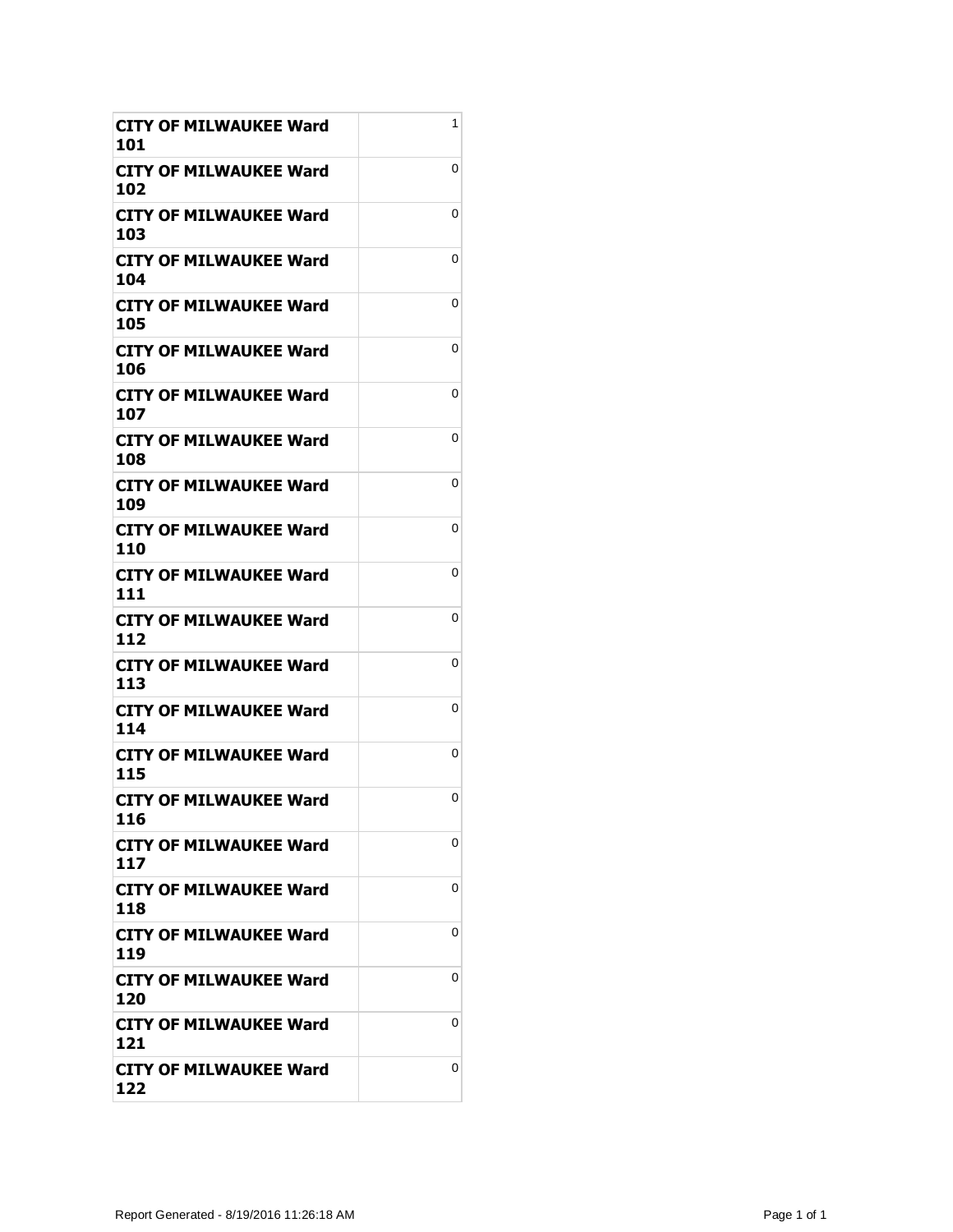| <b>CITY OF MILWAUKEE Ward</b><br>123 | 0 |
|--------------------------------------|---|
| CITY OF MILWAUKEE Ward<br>124        | 0 |
| CITY OF MILWAUKEE Ward<br>125        | 1 |
| <b>CITY OF MILWAUKEE Ward</b><br>126 | 0 |
| CITY OF MILWAUKEE Ward<br>127        | 0 |
| CITY OF MILWAUKEE Ward<br>128        | 0 |
| <b>CITY OF MILWAUKEE Ward</b><br>129 | 0 |
| <b>CITY OF MILWAUKEE Ward</b><br>130 | 0 |
| CITY OF MILWAUKEE Ward<br>131        | 0 |
| CITY OF MILWAUKEE Ward<br>132        | 0 |
| <b>CITY OF MILWAUKEE Ward</b><br>133 | 0 |
| CITY OF MILWAUKEE Ward<br>134        | 0 |
| <b>CITY OF MILWAUKEE Ward</b><br>135 | 0 |
| CITY OF MILWAUKEE Ward<br>136        | 0 |
| CITY OF MILWAUKEE Ward<br>137        | 0 |
| <b>CITY OF MILWAUKEE Ward</b><br>138 | 0 |
| CITY OF MILWAUKEE Ward<br>139        | 0 |
| <b>CITY OF MILWAUKEE Ward</b><br>140 | 0 |
| <b>CITY OF MILWAUKEE Ward</b><br>141 | 0 |
| CITY OF MILWAUKEE Ward<br>142        | 0 |
| <b>CITY OF MILWAUKEE Ward</b><br>143 | 0 |
| <b>CITY OF MILWAUKEE Ward</b><br>144 | 0 |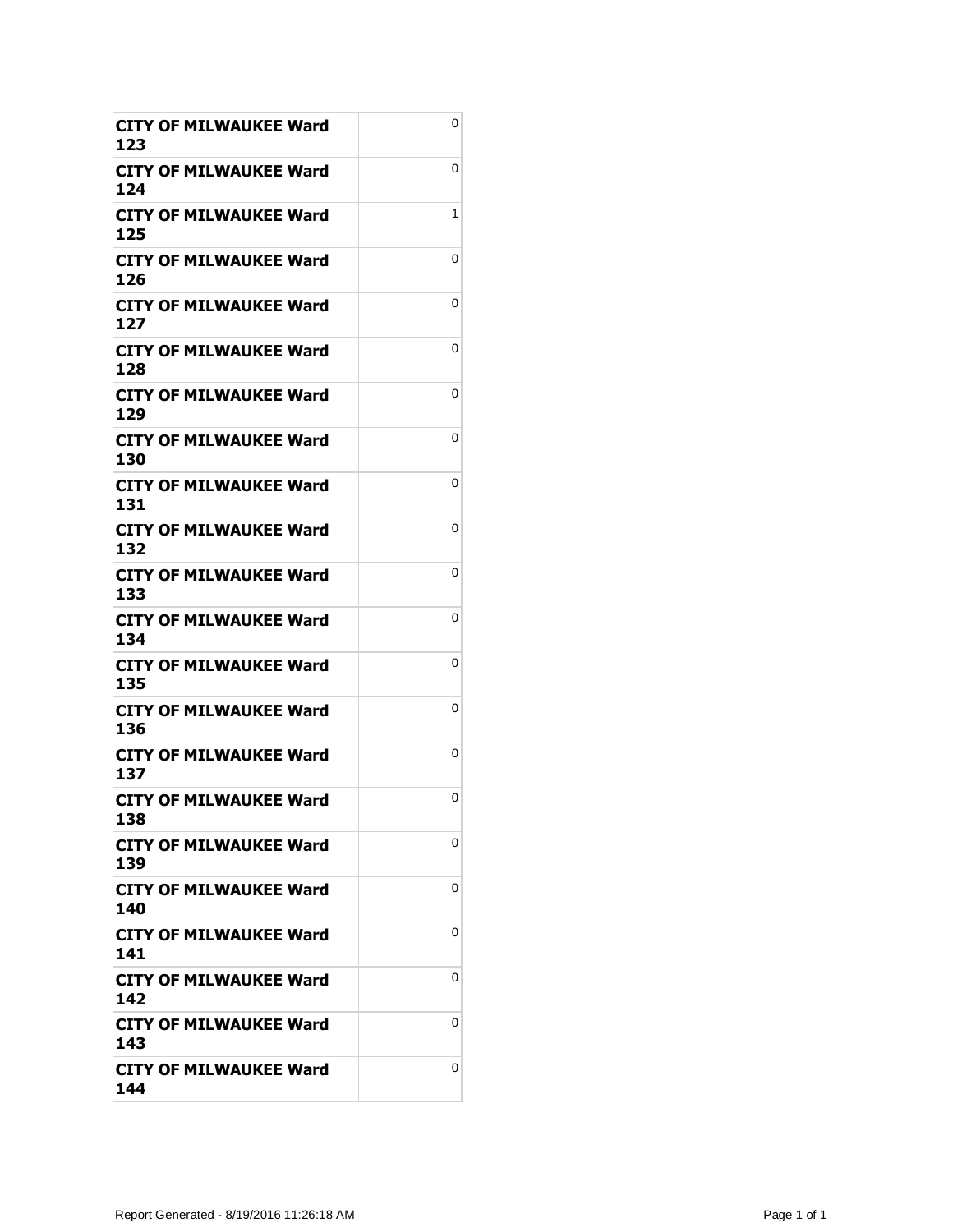| CITY OF MILWAUKEE Ward<br>145        | 0 |
|--------------------------------------|---|
| CITY OF MILWAUKEE Ward<br>146        | 0 |
| CITY OF MILWAUKEE Ward<br>147        | 0 |
| <b>CITY OF MILWAUKEE Ward</b><br>148 | 0 |
| <b>CITY OF MILWAUKEE Ward</b><br>149 | 0 |
| CITY OF MILWAUKEE Ward<br>150        | 0 |
| CITY OF MILWAUKEE Ward<br>151        | 0 |
| <b>CITY OF MILWAUKEE Ward</b><br>152 | 0 |
| CITY OF MILWAUKEE Ward<br>153        | 0 |
| <b>CITY OF MILWAUKEE Ward</b><br>154 | 0 |
| <b>CITY OF MILWAUKEE Ward</b><br>155 | 0 |
| <b>CITY OF MILWAUKEE Ward</b><br>156 | 0 |
| <b>CITY OF MILWAUKEE Ward</b><br>157 | 0 |
| CITY OF MILWAUKEE Ward<br>158        | 0 |
| <b>CITY OF MILWAUKEE Ward</b><br>159 | 0 |
| <b>CITY OF MILWAUKEE Ward</b><br>160 | 0 |
| CITY OF MILWAUKEE Ward<br>161        | 0 |
| <b>CITY OF MILWAUKEE Ward</b><br>162 | 0 |
| <b>CITY OF MILWAUKEE Ward</b><br>163 | 0 |
| CITY OF MILWAUKEE Ward<br>164        | 0 |
| <b>CITY OF MILWAUKEE Ward</b><br>165 | 0 |
| <b>CITY OF MILWAUKEE Ward</b><br>166 | 0 |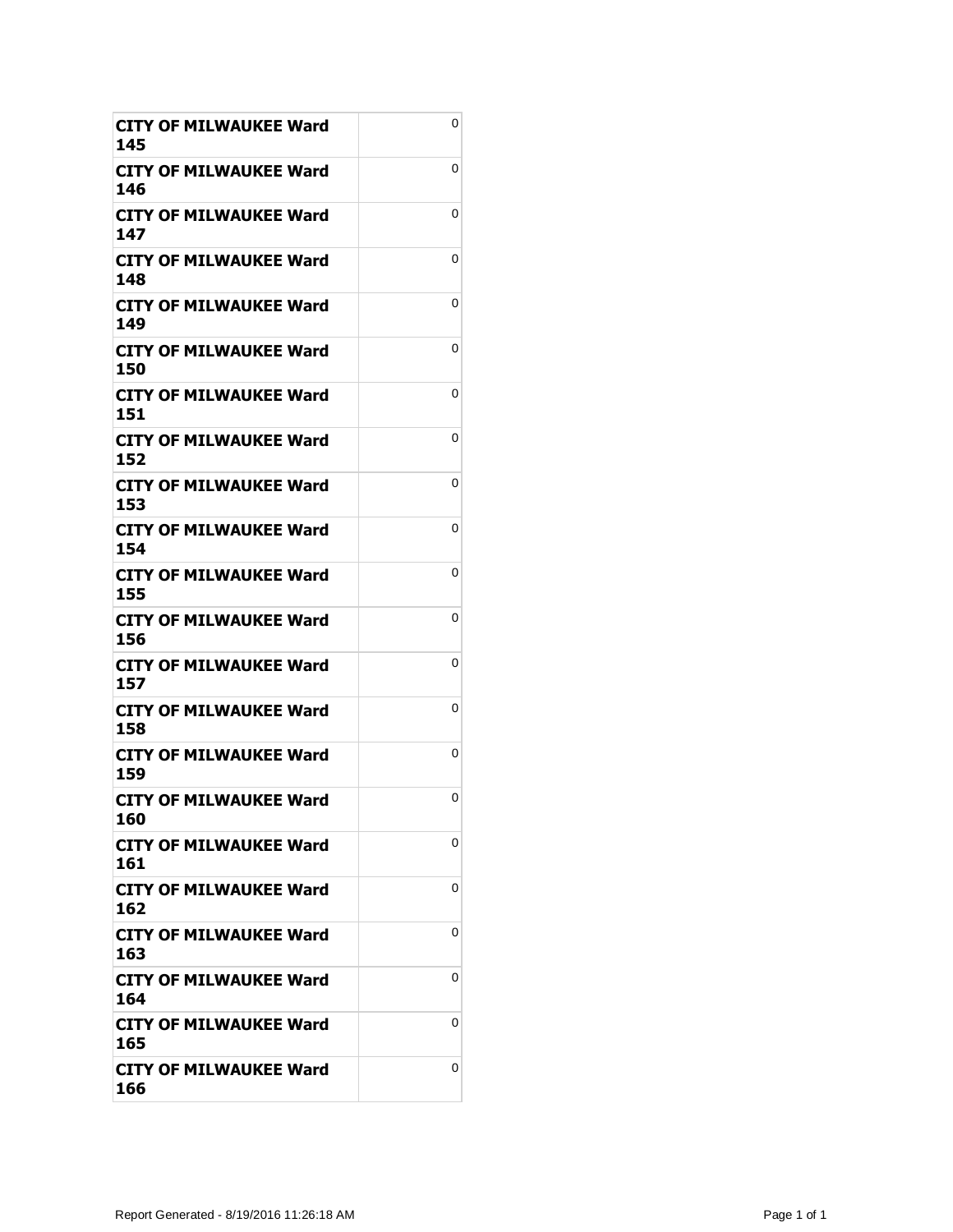| CITY OF MILWAUKEE Ward<br>167        | 0 |
|--------------------------------------|---|
| CITY OF MILWAUKEE Ward<br>168        | 1 |
| CITY OF MILWAUKEE Ward<br>169        | 0 |
| <b>CITY OF MILWAUKEE Ward</b><br>170 | 0 |
| <b>CITY OF MILWAUKEE Ward</b><br>171 | 0 |
| <b>CITY OF MILWAUKEE Ward</b><br>172 | 0 |
| <b>CITY OF MILWAUKEE Ward</b><br>173 | 0 |
| <b>CITY OF MILWAUKEE Ward</b><br>174 | 1 |
| CITY OF MILWAUKEE Ward<br>175        | 0 |
| <b>CITY OF MILWAUKEE Ward</b><br>176 | 1 |
| <b>CITY OF MILWAUKEE Ward</b><br>177 | 0 |
| CITY OF MILWAUKEE Ward<br>178        | 0 |
| CITY OF MILWAUKEE Ward<br>179        | 0 |
| CITY OF MILWAUKEE Ward<br>180        | 0 |
| <b>CITY OF MILWAUKEE Ward</b><br>181 | 0 |
| <b>CITY OF MILWAUKEE Ward</b><br>182 | 0 |
| CITY OF MILWAUKEE Ward<br>183        | 0 |
| <b>CITY OF MILWAUKEE Ward</b><br>184 | 0 |
| <b>CITY OF MILWAUKEE Ward</b><br>185 | 0 |
| CITY OF MILWAUKEE Ward<br>186        | 0 |
| <b>CITY OF MILWAUKEE Ward</b><br>187 | 0 |
| <b>CITY OF MILWAUKEE Ward</b><br>188 | 0 |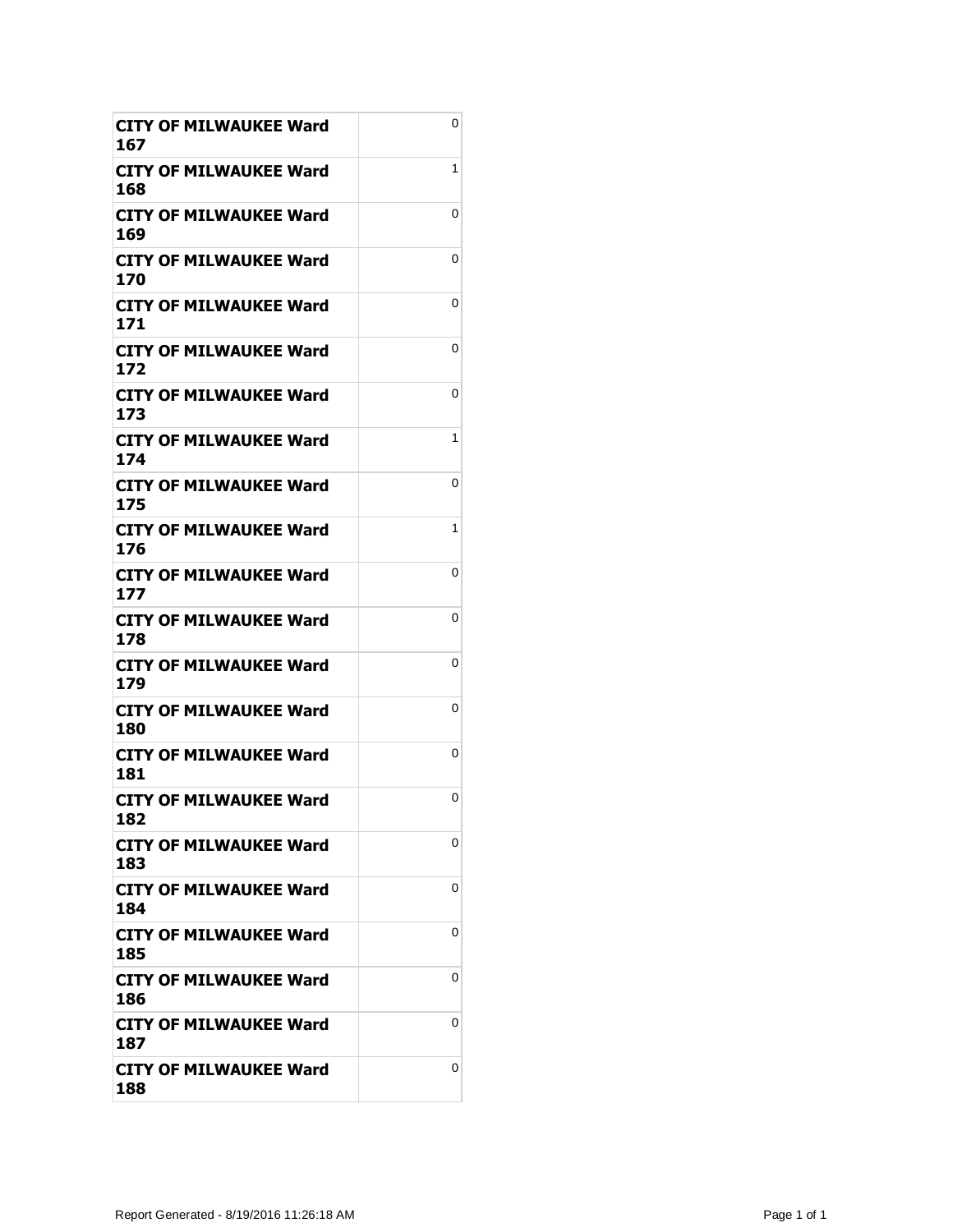| <b>CITY OF MILWAUKEE Ward</b><br>189 | 0 |
|--------------------------------------|---|
| <b>CITY OF MILWAUKEE Ward</b><br>190 | 0 |
| CITY OF MILWAUKEE Ward<br>191        | 0 |
| <b>CITY OF MILWAUKEE Ward</b><br>192 | 0 |
| <b>CITY OF MILWAUKEE Ward</b><br>193 | 0 |
| <b>CITY OF MILWAUKEE Ward</b><br>194 | 0 |
| CITY OF MILWAUKEE Ward<br>195        | 0 |
| CITY OF MILWAUKEE Ward<br>196        | 0 |
| CITY OF MILWAUKEE Ward<br>197        | 0 |
| <b>CITY OF MILWAUKEE Ward</b><br>198 | 0 |
| <b>CITY OF MILWAUKEE Ward</b><br>199 | 0 |
| CITY OF MILWAUKEE Ward<br>200        | 0 |
| <b>CITY OF MILWAUKEE Ward</b><br>201 | 0 |
| CITY OF MILWAUKEE Ward<br>202        | 0 |
| <b>CITY OF MILWAUKEE Ward</b><br>203 | 0 |
| <b>CITY OF MILWAUKEE Ward</b><br>204 | 0 |
| <b>CITY OF MILWAUKEE Ward</b><br>205 | 0 |
| CITY OF MILWAUKEE Ward<br>206        | 0 |
| <b>CITY OF MILWAUKEE Ward</b><br>207 | 0 |
| <b>CITY OF MILWAUKEE Ward</b><br>208 | 0 |
| CITY OF MILWAUKEE Ward<br>209        | 0 |
| CITY OF MILWAUKEE Ward<br>210        | 0 |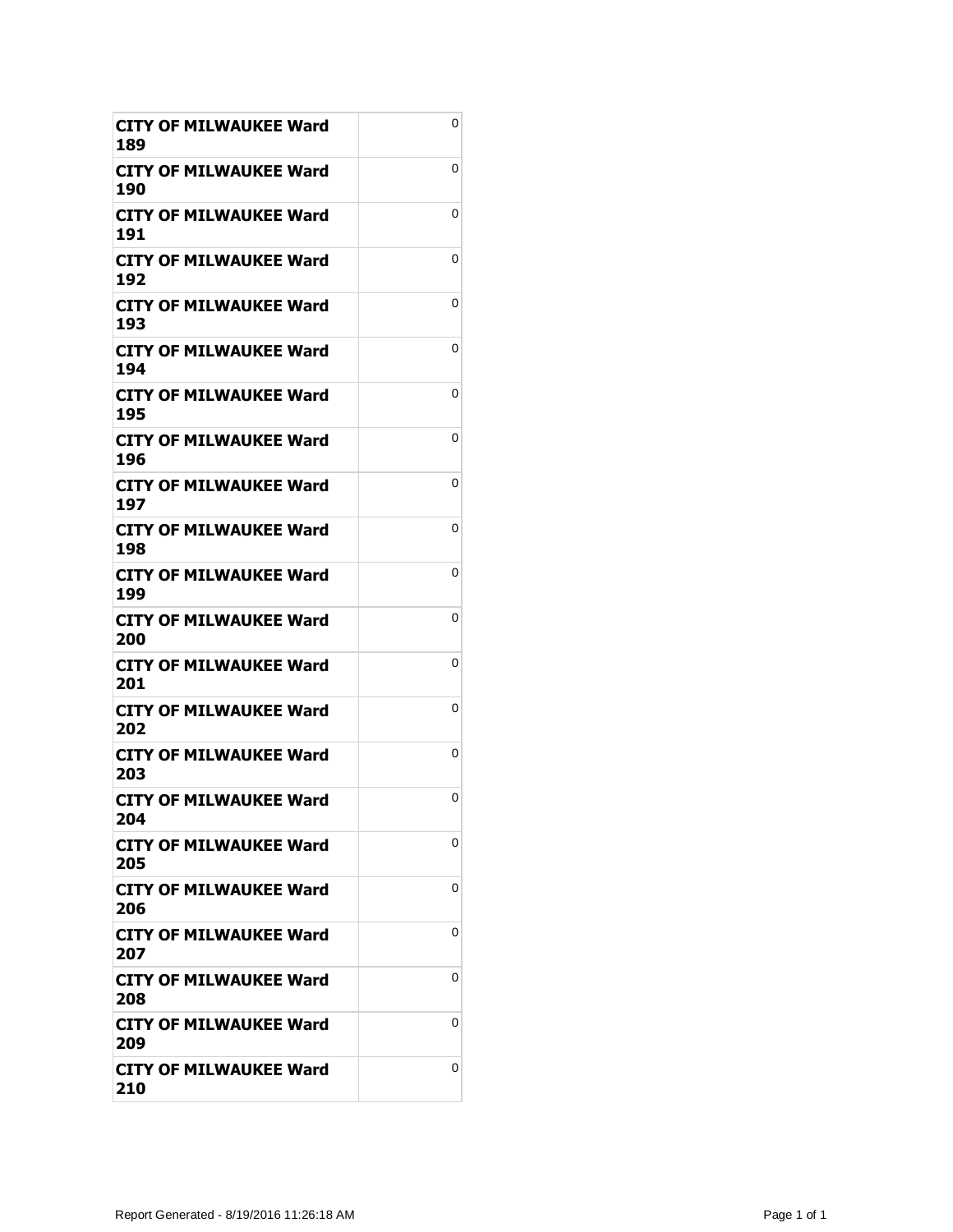| CITY OF MILWAUKEE Ward<br>211        | 0 |
|--------------------------------------|---|
| CITY OF MILWAUKEE Ward<br>212        | 0 |
| CITY OF MILWAUKEE Ward<br>213        | 0 |
| <b>CITY OF MILWAUKEE Ward</b><br>214 | 0 |
| CITY OF MILWAUKEE Ward<br>215        | 0 |
| <b>CITY OF MILWAUKEE Ward</b><br>216 | 0 |
| CITY OF MILWAUKEE Ward<br>217        | 0 |
| <b>CITY OF MILWAUKEE Ward</b><br>218 | 0 |
| CITY OF MILWAUKEE Ward<br>219        | 0 |
| CITY OF MILWAUKEE Ward<br>220        | 0 |
| <b>CITY OF MILWAUKEE Ward</b><br>221 | 0 |
| CITY OF MILWAUKEE Ward<br>222        | 0 |
| CITY OF MILWAUKEE Ward<br>223        | 0 |
| CITY OF MILWAUKEE Ward<br>224        | 0 |
| <b>CITY OF MILWAUKEE Ward</b><br>225 | 0 |
| <b>CITY OF MILWAUKEE Ward</b><br>226 | 0 |
| <b>CITY OF MILWAUKEE Ward</b><br>227 | 0 |
| CITY OF MILWAUKEE Ward<br>228        | 0 |
| <b>CITY OF MILWAUKEE Ward</b><br>229 | 0 |
| CITY OF MILWAUKEE Ward<br>230        | 0 |
| <b>CITY OF MILWAUKEE Ward</b><br>231 | 0 |
| <b>CITY OF MILWAUKEE Ward</b><br>232 | 0 |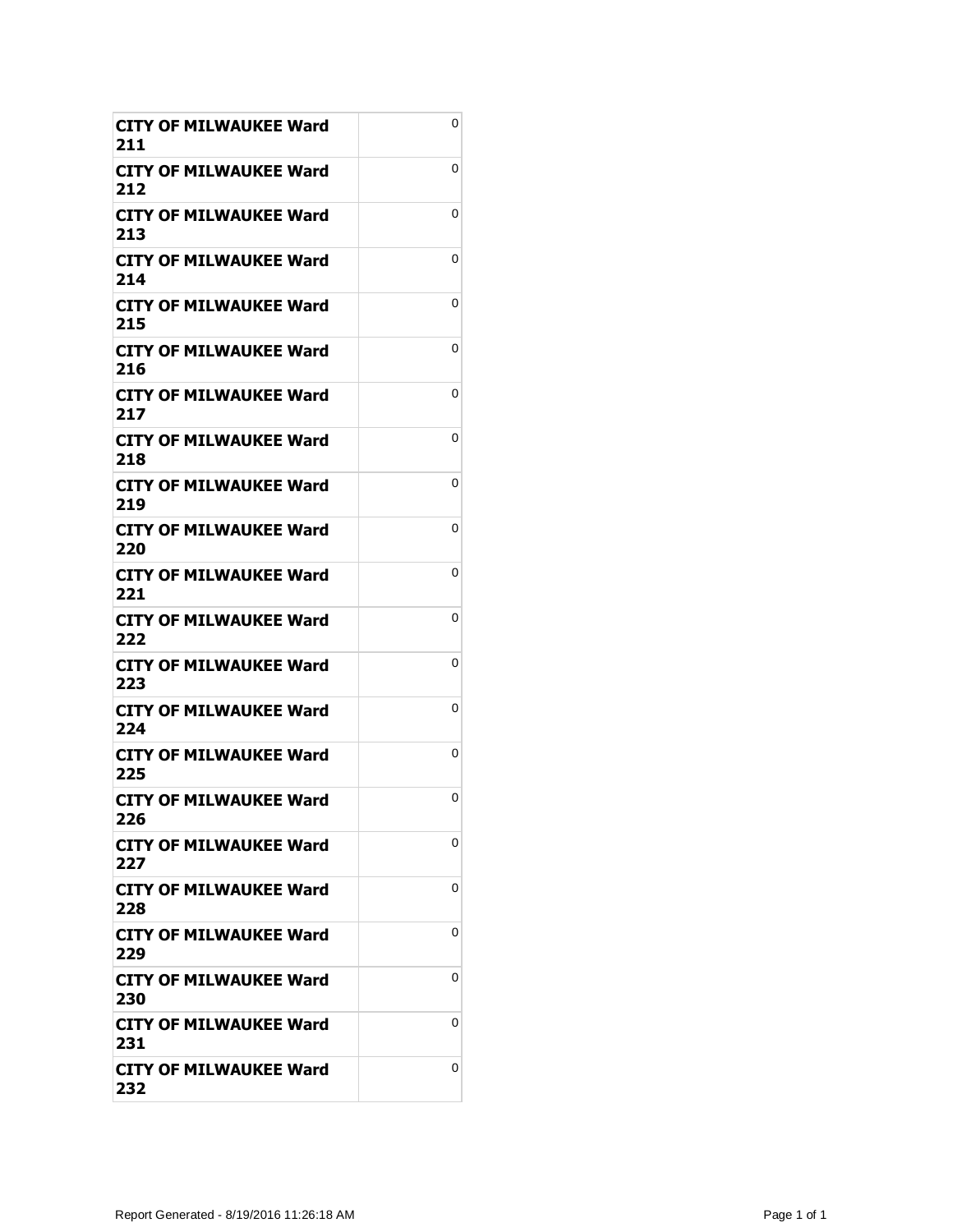| CITY OF MILWAUKEE Ward<br>233        | 0 |
|--------------------------------------|---|
| CITY OF MILWAUKEE Ward<br>234        | 0 |
| CITY OF MILWAUKEE Ward<br>235        | 0 |
| <b>CITY OF MILWAUKEE Ward</b><br>236 | 0 |
| CITY OF MILWAUKEE Ward<br>237        | 0 |
| CITY OF MILWAUKEE Ward<br>238        | 0 |
| <b>CITY OF MILWAUKEE Ward</b><br>239 | 0 |
| <b>CITY OF MILWAUKEE Ward</b><br>240 | 0 |
| CITY OF MILWAUKEE Ward<br>241        | 0 |
| CITY OF MILWAUKEE Ward<br>242        | 1 |
| <b>CITY OF MILWAUKEE Ward</b><br>243 | 0 |
| CITY OF MILWAUKEE Ward<br>244        | 1 |
| CITY OF MILWAUKEE Ward<br>245        | 0 |
| CITY OF MILWAUKEE Ward<br>246        | 0 |
| <b>CITY OF MILWAUKEE Ward</b><br>247 | 0 |
| <b>CITY OF MILWAUKEE Ward</b><br>248 | 0 |
| CITY OF MILWAUKEE Ward<br>249        | 0 |
| CITY OF MILWAUKEE Ward<br>250        | 0 |
| <b>CITY OF MILWAUKEE Ward</b><br>251 | 0 |
| CITY OF MILWAUKEE Ward<br>252        | 0 |
| <b>CITY OF MILWAUKEE Ward</b><br>253 | 0 |
| <b>CITY OF MILWAUKEE Ward</b><br>254 | 0 |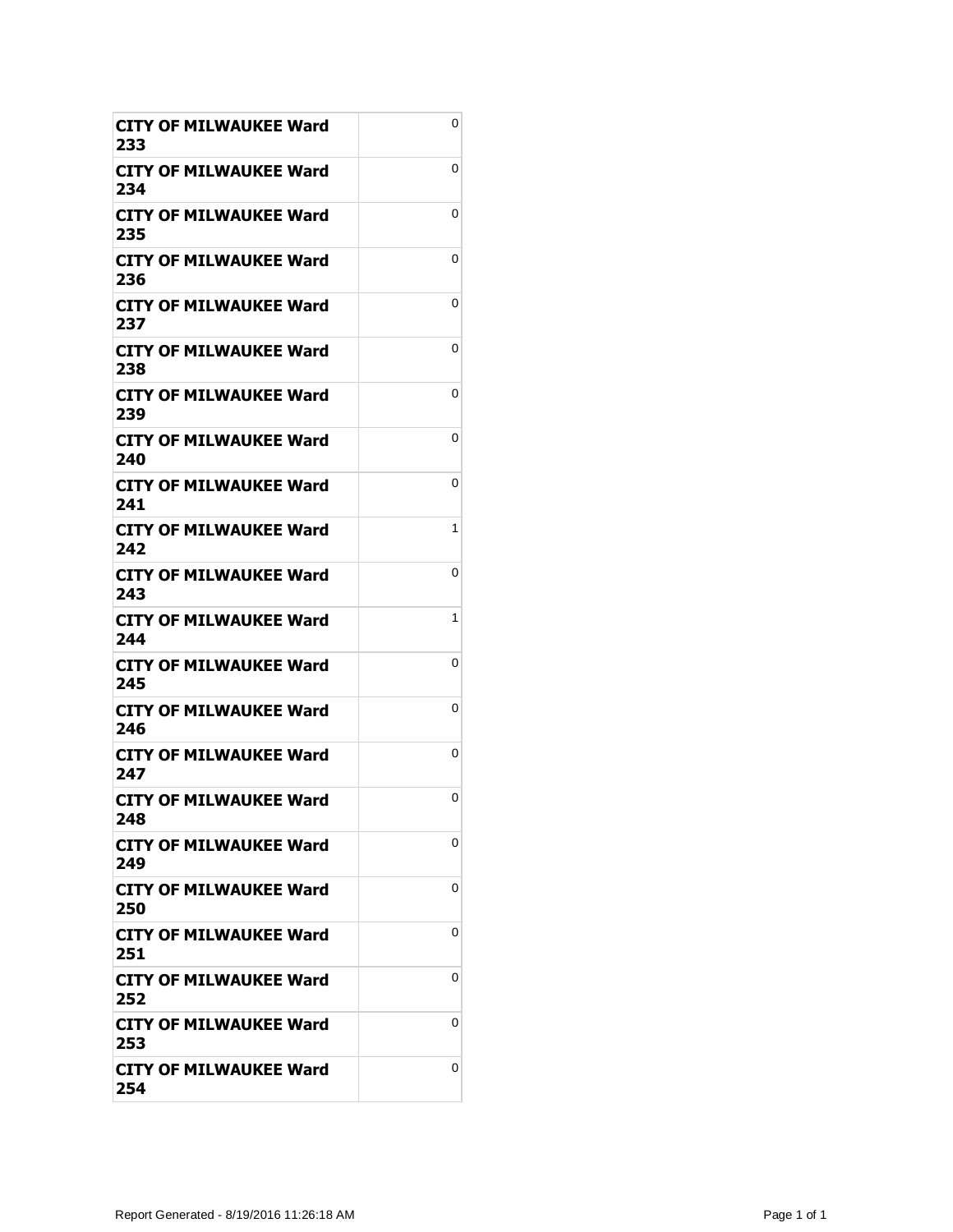| CITY OF MILWAUKEE Ward<br>255        | 0 |
|--------------------------------------|---|
| CITY OF MILWAUKEE Ward<br>256        | 0 |
| CITY OF MILWAUKEE Ward<br>257        | 0 |
| <b>CITY OF MILWAUKEE Ward</b><br>258 | 0 |
| CITY OF MILWAUKEE Ward<br>259        | 0 |
| CITY OF MILWAUKEE Ward<br>260        | 0 |
| <b>CITY OF MILWAUKEE Ward</b><br>261 | 0 |
| <b>CITY OF MILWAUKEE Ward</b><br>262 | 0 |
| CITY OF MILWAUKEE Ward<br>263        | 0 |
| CITY OF MILWAUKEE Ward<br>264        | 0 |
| <b>CITY OF MILWAUKEE Ward</b><br>265 | 0 |
| CITY OF MILWAUKEE Ward<br>266        | 0 |
| CITY OF MILWAUKEE Ward<br>267        | 0 |
| CITY OF MILWAUKEE Ward<br>268        | 0 |
| <b>CITY OF MILWAUKEE Ward</b><br>269 | 1 |
| <b>CITY OF MILWAUKEE Ward</b><br>270 | 0 |
| CITY OF MILWAUKEE Ward<br>271        | 0 |
| <b>CITY OF MILWAUKEE Ward</b><br>272 | 0 |
| <b>CITY OF MILWAUKEE Ward</b><br>273 | 0 |
| CITY OF MILWAUKEE Ward<br>274        | 0 |
| <b>CITY OF MILWAUKEE Ward</b><br>275 | 0 |
| <b>CITY OF MILWAUKEE Ward</b><br>276 | 0 |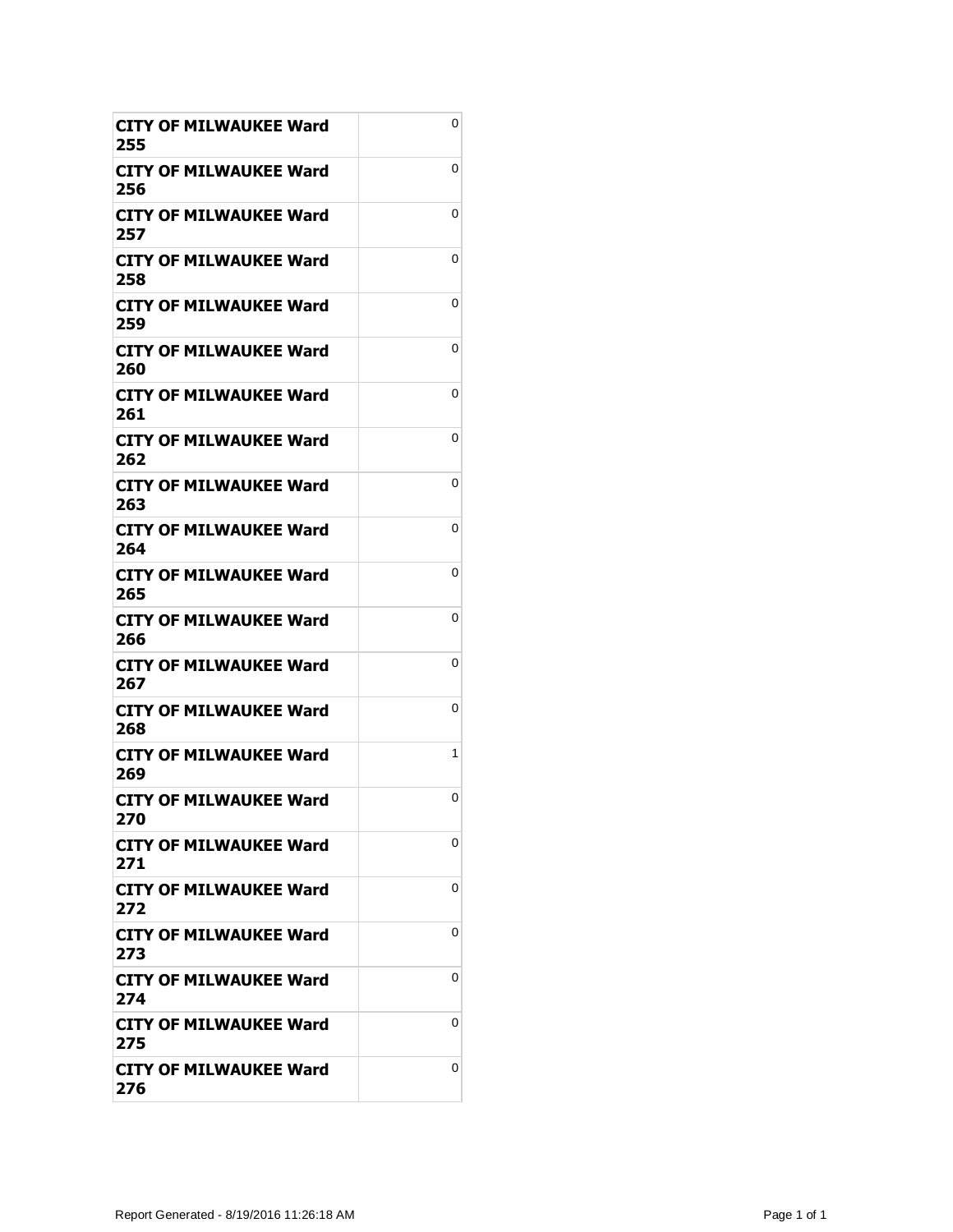| CITY OF MILWAUKEE Ward<br>277        | 0 |
|--------------------------------------|---|
| CITY OF MILWAUKEE Ward<br>278        | 0 |
| CITY OF MILWAUKEE Ward<br>279        | 0 |
| <b>CITY OF MILWAUKEE Ward</b><br>280 | 0 |
| CITY OF MILWAUKEE Ward<br>281        | 0 |
| CITY OF MILWAUKEE Ward<br>282        | 0 |
| CITY OF MILWAUKEE Ward<br>283        | 0 |
| <b>CITY OF MILWAUKEE Ward</b><br>284 | 0 |
| CITY OF MILWAUKEE Ward<br>285        | 0 |
| CITY OF MILWAUKEE Ward<br>286        | 0 |
| <b>CITY OF MILWAUKEE Ward</b><br>287 | 0 |
| CITY OF MILWAUKEE Ward<br>288        | 0 |
| <b>CITY OF MILWAUKEE Ward</b><br>289 | 0 |
| CITY OF MILWAUKEE Ward<br>290        | 1 |
| <b>CITY OF MILWAUKEE Ward</b><br>291 | 0 |
| <b>CITY OF MILWAUKEE Ward</b><br>292 | 0 |
| CITY OF MILWAUKEE Ward<br>293        | 0 |
| CITY OF MILWAUKEE Ward<br>294        | 0 |
| <b>CITY OF MILWAUKEE Ward</b><br>295 | 0 |
| CITY OF MILWAUKEE Ward<br>296        | 0 |
| <b>CITY OF MILWAUKEE Ward</b><br>297 | 0 |
| <b>CITY OF MILWAUKEE Ward</b><br>298 | 0 |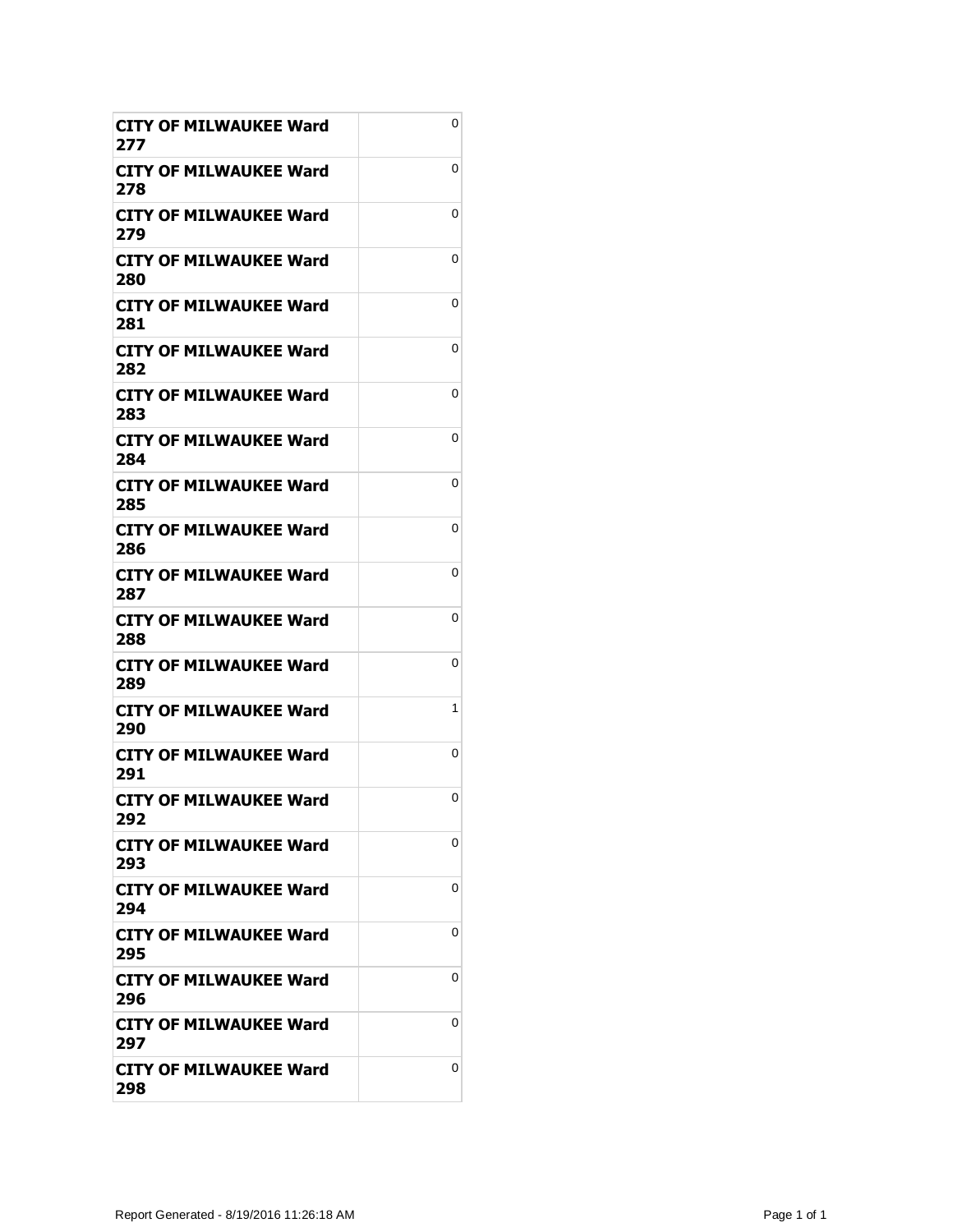| CITY OF MILWAUKEE Ward<br>299        | 0 |
|--------------------------------------|---|
| CITY OF MILWAUKEE Ward<br>300        | 0 |
| CITY OF MILWAUKEE Ward<br>301        | 0 |
| <b>CITY OF MILWAUKEE Ward</b><br>302 | 0 |
| CITY OF MILWAUKEE Ward<br>303        | 0 |
| <b>CITY OF MILWAUKEE Ward</b><br>304 | 0 |
| CITY OF MILWAUKEE Ward<br>305        | 0 |
| <b>CITY OF MILWAUKEE Ward</b><br>306 | 0 |
| CITY OF MILWAUKEE Ward<br>307        | 0 |
| CITY OF MILWAUKEE Ward<br>308        | 0 |
| <b>CITY OF MILWAUKEE Ward</b><br>309 | 0 |
| CITY OF MILWAUKEE Ward<br>310        | 0 |
| <b>CITY OF MILWAUKEE Ward</b><br>311 | 0 |
| CITY OF MILWAUKEE Ward<br>312        | 0 |
| <b>CITY OF MILWAUKEE Ward</b><br>313 | 0 |
| <b>CITY OF MILWAUKEE Ward</b><br>314 | 0 |
| CITY OF MILWAUKEE Ward<br>315        | 0 |
| CITY OF MILWAUKEE Ward<br>316        | 0 |
| <b>CITY OF MILWAUKEE Ward</b><br>317 | 0 |
| CITY OF MILWAUKEE Ward<br>320        | 0 |
| <b>CITY OF MILWAUKEE Ward</b><br>321 | 0 |
| <b>CITY OF MILWAUKEE Ward</b><br>322 | 0 |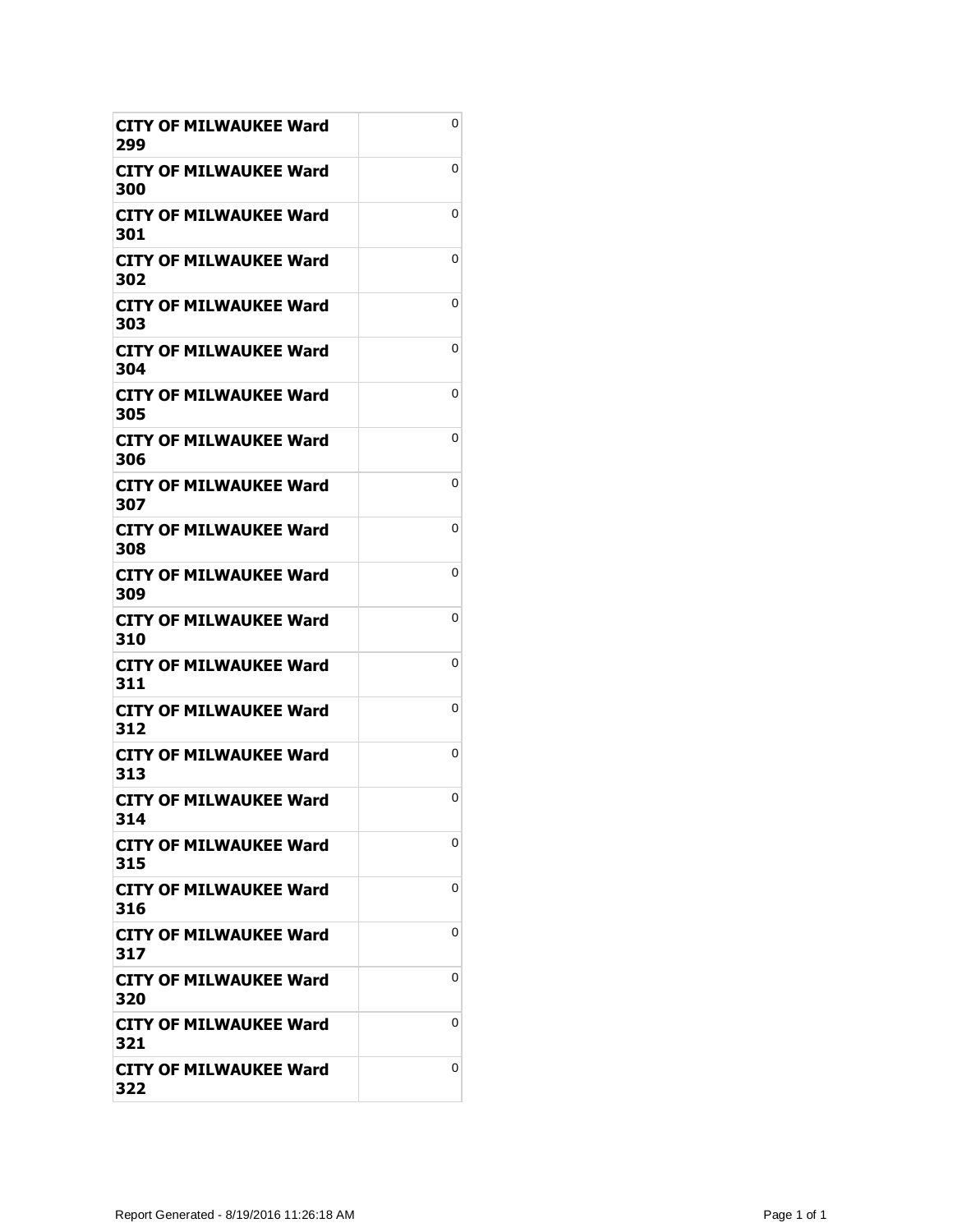| CITY OF MILWAUKEE Ward<br>323                       | 0 |
|-----------------------------------------------------|---|
| <b>CITY OF MILWAUKEE Ward</b><br>324                | 0 |
| CITY OF MILWAUKEE Ward<br>325                       | 0 |
| <b>CITY OF MILWAUKEE Ward</b><br>326                | 0 |
| <b>CITY OF MILWAUKEE Ward</b><br>327                | 0 |
| <b>CITY OF OAK CREEK Wards 1-</b><br>3              | 0 |
| CITY OF OAK CREEK Wards 4-<br>6                     | 0 |
| <b>CITY OF OAK CREEK Wards 7-</b><br>9              | 0 |
| CITY OF OAK CREEK Wards<br>10-12                    | 1 |
| CITY OF OAK CREEK Wards<br>$13 - 15$                | 0 |
| <b>CITY OF OAK CREEK Wards</b><br>16-19             | 0 |
| <b>CITY OF ST. FRANCIS Wards</b><br>$1 - 4$         | 0 |
| <b>CITY OF ST. FRANCIS Wards</b><br>5-8             | 0 |
| CITY OF ST. FRANCIS Wards<br>$9 - 12$               | 0 |
| <b>CITY OF SOUTH MILWAUKEE</b><br><b>Ward 1-4</b>   | 0 |
| <b>CITY OF SOUTH MILWAUKEE</b><br><b>Ward 5-8</b>   | 0 |
| <b>CITY OF SOUTH MILWAUKEE</b><br><b>Ward 9-12</b>  | 0 |
|                                                     |   |
| <b>CITY OF SOUTH MILWAUKEE</b><br><b>Ward 13-16</b> | 0 |
| <b>CITY OF WAUWATOSA Ward 1</b>                     | 0 |
| <b>CITY OF WAUWATOSA Ward 2</b>                     | 0 |
| CITY OF WAUWATOSA Ward 3                            | 0 |
| <b>CITY OF WAUWATOSA Ward 4</b>                     | 0 |
| <b>CITY OF WAUWATOSA Ward 5</b>                     | 0 |
| <b>CITY OF WAUWATOSA Ward 6</b>                     | 0 |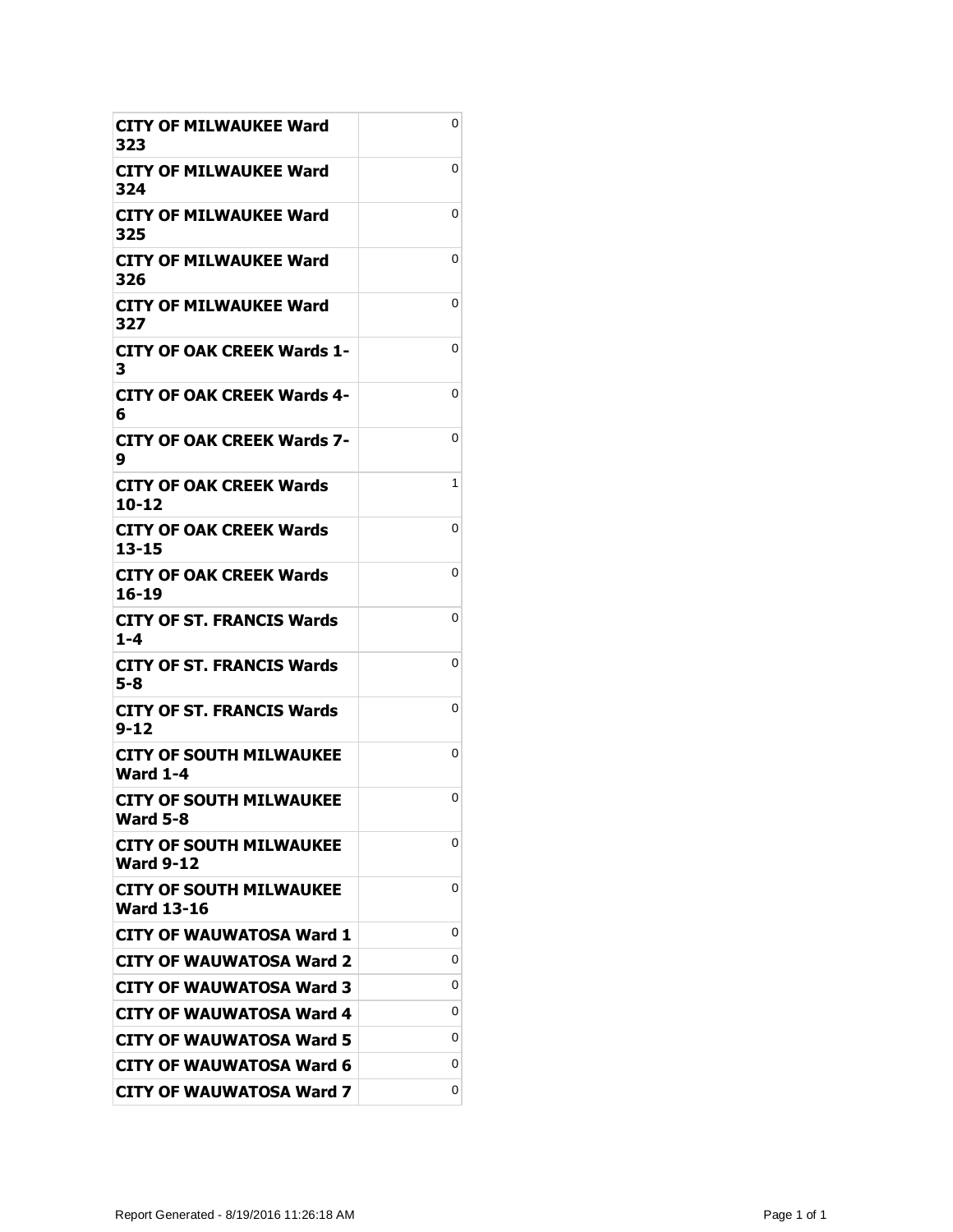| <b>CITY OF WAUWATOSA Ward 8</b>     | 0 |
|-------------------------------------|---|
| CITY OF WAUWATOSA Ward 9            | 0 |
| CITY OF WAUWATOSA Ward<br>10        | 0 |
| <b>CITY OF WAUWATOSA Ward</b><br>11 | 0 |
| CITY OF WAUWATOSA Ward<br>12        | 0 |
| <b>CITY OF WAUWATOSA Ward</b><br>13 | 0 |
| CITY OF WAUWATOSA Ward<br>14        | 0 |
| CITY OF WAUWATOSA Ward<br>15        | 0 |
| CITY OF WAUWATOSA Ward<br>16        | 0 |
| CITY OF WAUWATOSA Ward<br>17        | 0 |
| CITY OF WAUWATOSA Ward<br>18        | 0 |
| CITY OF WAUWATOSA Ward<br>19        | 0 |
| <b>CITY OF WAUWATOSA Ward</b><br>20 | 0 |
| CITY OF WAUWATOSA Ward<br>21        | 0 |
| <b>CITY OF WAUWATOSA Ward</b><br>22 | 0 |
| <b>CITY OF WAUWATOSA Ward</b><br>23 | 0 |
| <b>CITY OF WAUWATOSA Ward</b><br>24 | 0 |
| <b>CITY OF WEST ALLIS Ward 1</b>    | 0 |
| <b>CITY OF WEST ALLIS Ward 2</b>    | 0 |
| <b>CITY OF WEST ALLIS Ward 3</b>    | 0 |
| <b>CITY OF WEST ALLIS Ward 4</b>    | 0 |
| <b>CITY OF WEST ALLIS Ward 5</b>    | 0 |
| <b>CITY OF WEST ALLIS Ward 6</b>    | 0 |
| <b>CITY OF WEST ALLIS Ward 7</b>    | 0 |
| <b>CITY OF WEST ALLIS Ward 8</b>    | 0 |
| <b>CITY OF WEST ALLIS Ward 9</b>    | 0 |
| <b>CITY OF WEST ALLIS Ward 10</b>   | 0 |